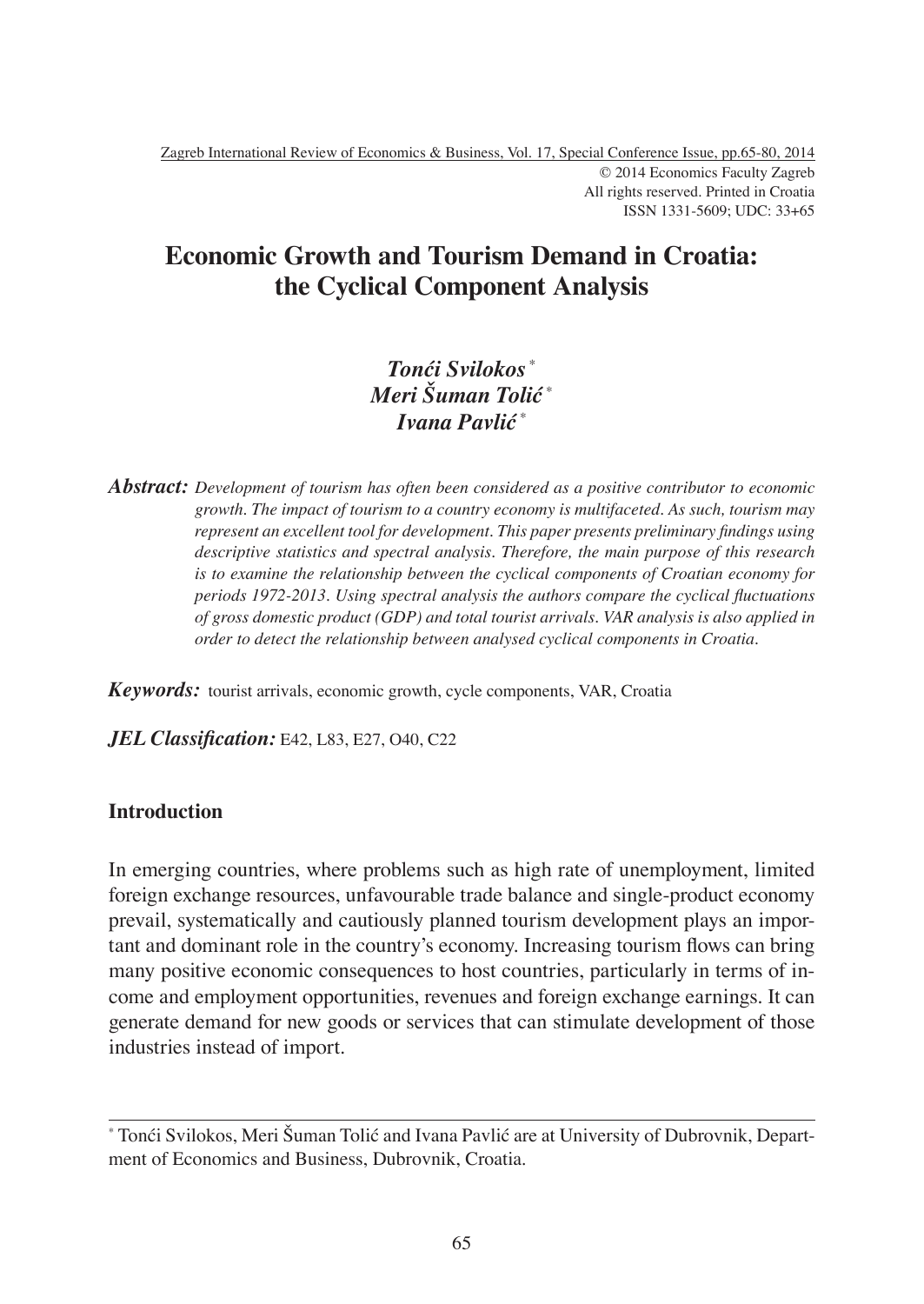In Croatia, tourism is an economy driving force. The total contribution of Travel & Tourism (T&T) to GDP consists of direct, indirect and induced contributions. The direct contribution of Travel & Tourism (T&T) to GDP in Croatia was 11.9% of total GDP in 2012. Another important fact is that tourism is a labour intensive industry. In 2012 Travel & Tourism directly supported 138.500 jobs in Croatia, which is 13.1% of total employment (WTTC, 2013). The total contribution of T&T includes its 'wider impacts' on the economy, identified as indirect and induced impacts. According to WTTC report (2013) its total contribution in Croatia comprised 27.8% of GDP in 2012 and generated over 319.000 jobs (30.2% of total employment). As such, tourism certainly represents an excellent tool for development.

The importance and the role of irregular trends and cycle components in tourism has been long time ago recognized. Major business cycle fluctuations strongly influence consumer behaviour, especially tourist demand, considering the fact that tourism travel has been considered as luxury good. In times such as recession and economic boom, change in tourism demand is evident due to high degree of substitution effects between types of destinations or types of demanded goods and services. This would mean that cycle movements in tourist arrivals may be explained by the delayed effects of the economic cycles. In order to analyse the interaction between tourism and business cycle components this paper examines the relationship between the cyclical components of tourist arrivals and GDP in Croatia for period 1972-2013 by means of spectral analysis and VAR modelling. If interception between tourism cycle and overall economic cycle can be determined than tourism policy makers could react on time with countercyclical measures to soften the impact of unfavourable economic conditions and to take the advantage of the delay between the two cycles.

The paper is organized as follows. Firstly, the theoretical and empirical findings related to the topics are summarized. Hereinafter, methodology, model, data and interpretation of empirical results are explained. Final part of the paper offers the concluding remarks.

#### **Literature Review**

The relationship between tourism and economic growth has been empirically tested in two theoretical hypotheses: economic driven tourism growth (EDTG) and tourism led economic growth (TLEG). Empirical studies that support the economic-driven tourism growth (EDTG) hypothesis are Lanza et al. (2003) and Narayan (2004). The Tourism-Led Economic Growth (TLEG) hypothesis is based on the assumption that the economic growth could be generated through expanding international tourism as a non-traditional export. Applying the TLEG hypothesis, tourism is considered to be a major factor of overall long run economic growth. This theory is effective when to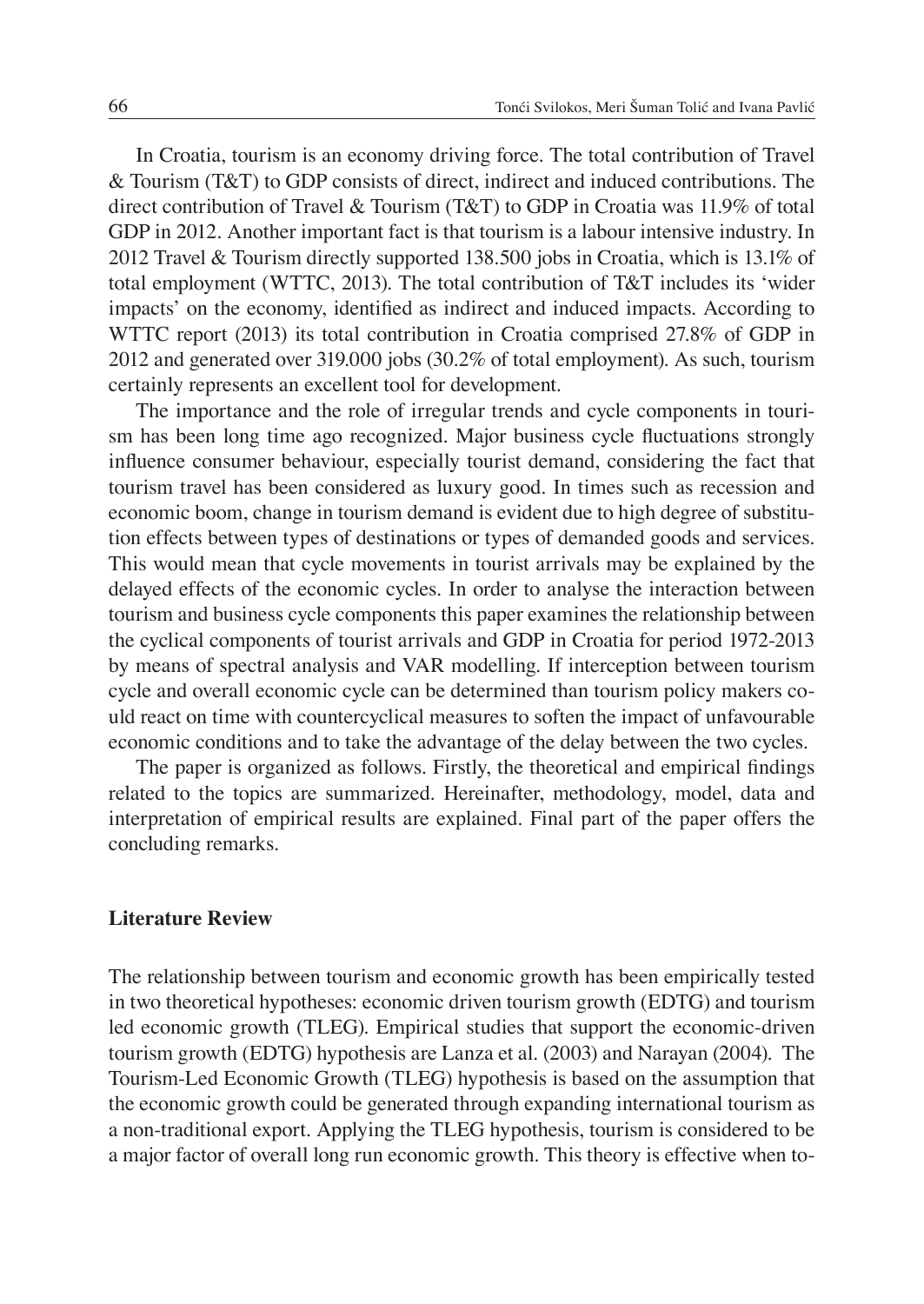urism stimulates impacts over the whole economy in the form of overflows and other externalities (Marin, 1992).

There are two theoretical statements of economic impact of tourism that support TLEG. The first one is called Export-Led Growth (ELG) hypothesis based on the assumption that economic growth can be achieved via increases in the volume of inputs. Another economic relationship is known as Tourism Capital Imports to Growth (TKIG). The TKIG hypothesis confirmed that economic development and industrialization were achieved since the early sixties through imports of capital goods mainly financed by tourism receipts (Sinclair & Bote Gómez, 1996). Hazari and Sgro (1995) suggested a dynamic growth model of trade in which an auspicious effect of an international tourism demand and revenues would have a positive impact on the long-run small open economy growth. Balauguer and Cantavella-Jorda (2002) have pointed out that tourism-led growth hypothesis is not characteristic for the developing countries. Gunduz and Hatemi (2005) also confirmed suitability of tourism-led growth hypothesis with the empirical research in the case of Turkey.

To determine the impact of tourism on the national economy, the scientists applied a different methodology. The most widely used and the most popular methodology is cointegration and Granger causality test (Balaguer & Cantavella-Jorda, 2002; Brida, Barquet, & Risso, 2009; Brida, Carrera, & Risso, 2008; Cortés-Jiménez, Pulina, Riera i Prunera, & Artís Ortuño, 2009; Dritsakis, 2004a; Durbarry, 2004; Kim, Chen, & Jang, 2006; Lee & Chang, 2008; Nowjee, Poloodoo, Lamport, Padachi, & Ramdhony, 2012; Oh, 2005). Brau et al. (2003) researched the relationship between economic growth, country size and tourism. They made a categorization of small countries according to an average degree of tourism specialization. Tourist consumption can contribute to the balance of payments, production and employment through foreign exchange earnings and can also represent an important income source for the whole national economy (Balaguer & Cantavella-Jorda, 2002). They determined a steady long-run relationship between tourism development and economic growth using Granger causality test in Spain. Dritsakis (2004b), analysing the relationship between tourism and long-run economic growth in Greece, found out cointegrated vector among GDP, real effective exchange rate and tourism earnings and concluded that international tourism earnings and real exchange rate cause economic growth with a 'strong causal' relationship, while economic growth and real exchange rate cause international tourism earnings with a 'simply causal' relationship. Durbarry (2004) examined the relationship between tourism and economic growth in Mauritius and he found out that tourism had a great impact to economic growth and development. Eugenio-Martin et al. (2004) analysed the connection between tourism and economic growth using the panel data approach with generalized method of movements (GMM) estimation) techniques and they found out a significant relationship among tourism and economic growth and other macroeconomic variables.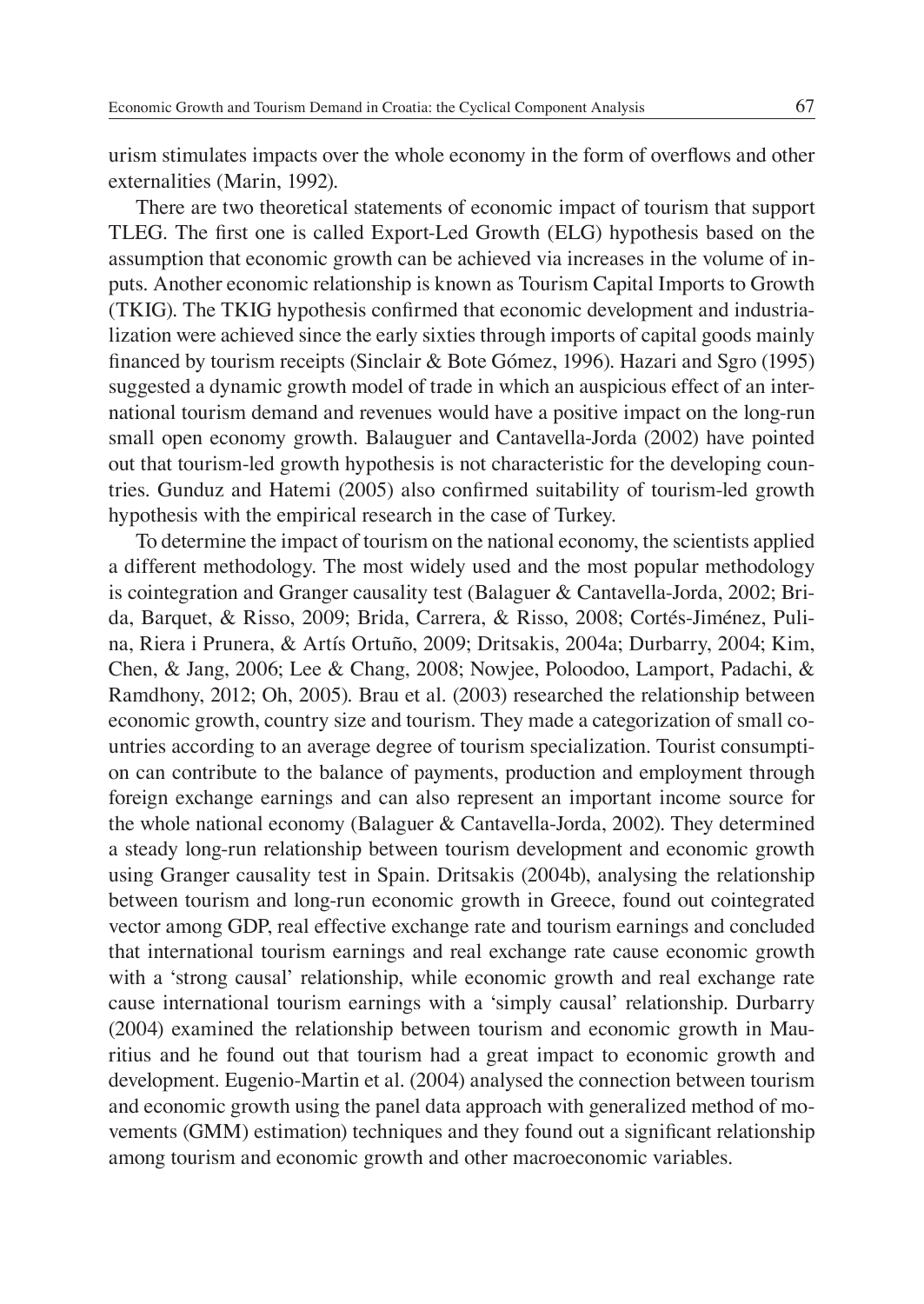Oh (2005) disagreed with this theory explaining that this theory was applicable only in the case of the top recipients of world international tourist revenues, such as France and Spain. He used this model on the case of South Korea and found out that in such case economic growth had impact on tourism expansion and not inversely. Kim et al. (2006) examined causal relationship between tourism expansion and economic development in Taiwan and they found out a long-run equilibrium relationship and further bi-directional causality among the two factors. The conclusion was that tourism and economic development fortified each other. Nowak et al. (2007) researched the relationship between tourism and economic growth. In the model they included imports of capital goods as an additional factor. They have attempted to examine the relevance of EKIG hypothesis (export, capital, good imports and growth) for a TKIG (tourism, capital goods imports and growth) mechanism. Carrera et al. (2008) found out that tourism receipts initially had caused economy shortfall, but then a significant positive effects on economic development were achieved. Lee and Chang (2008) applied a heterogeneous panel cointegration technique to reinvestigate the long run co-movements and causal relationship among tourism development and economic growth in OECD and non OECD countries. They determined the existence of a long-run causality between tourism and real GDP related at least in one direction.

Cortes-Jimenez, et al (2008) expanded the existing research of the economic impact of tourism by considering both exports and tourism as potential influencing factors for economic growth in Italy and Spain. Their findings reveal the significance of both exports and tourism towards long-term growth. Brida et al. (2009) investigated the causality between tourism growth, relative prices and economic expansion. They found out one cointegrated vector among real GDP, tourism and relative prices where the corresponding elasticity was positive and that the tourism and relative prices were weakly exogenous to real GDP. Eeckels et al. (2012) examined the relationship among the cyclical components of GDP and international tourism revenue applying spectral analysis and he found out that cyclical component of tourism income had significantly influenced the cyclical component of GDP and he supported the TLG hypothesis.

Although the relationship between cycle components of tourism demand and economic growth has been researched for five decades in empirical works of McKinnon (1964), Bryden (1973) and Belise and Hoy (1980), the relevant empirical literature on this topic is still scarce (Šergo & Poropat, 2010; Filis & Leon, 2006; Song, Witt, & Li, 2008). Reviewing the relevant literature it can be realized that spectral analysis has not been applied very frequently in economic literature. The basic premise of spectral analysis, in this univariate version, is the decomposition of a stationary and ergodic time series in different frequencies and the estimation of amplitudes and phase shifts in individual time series (Leon & Eeckels, 2011). The decomposition allows for a more detailed analysis of the cyclical behaviour of variable series in comparison to the traditional approach.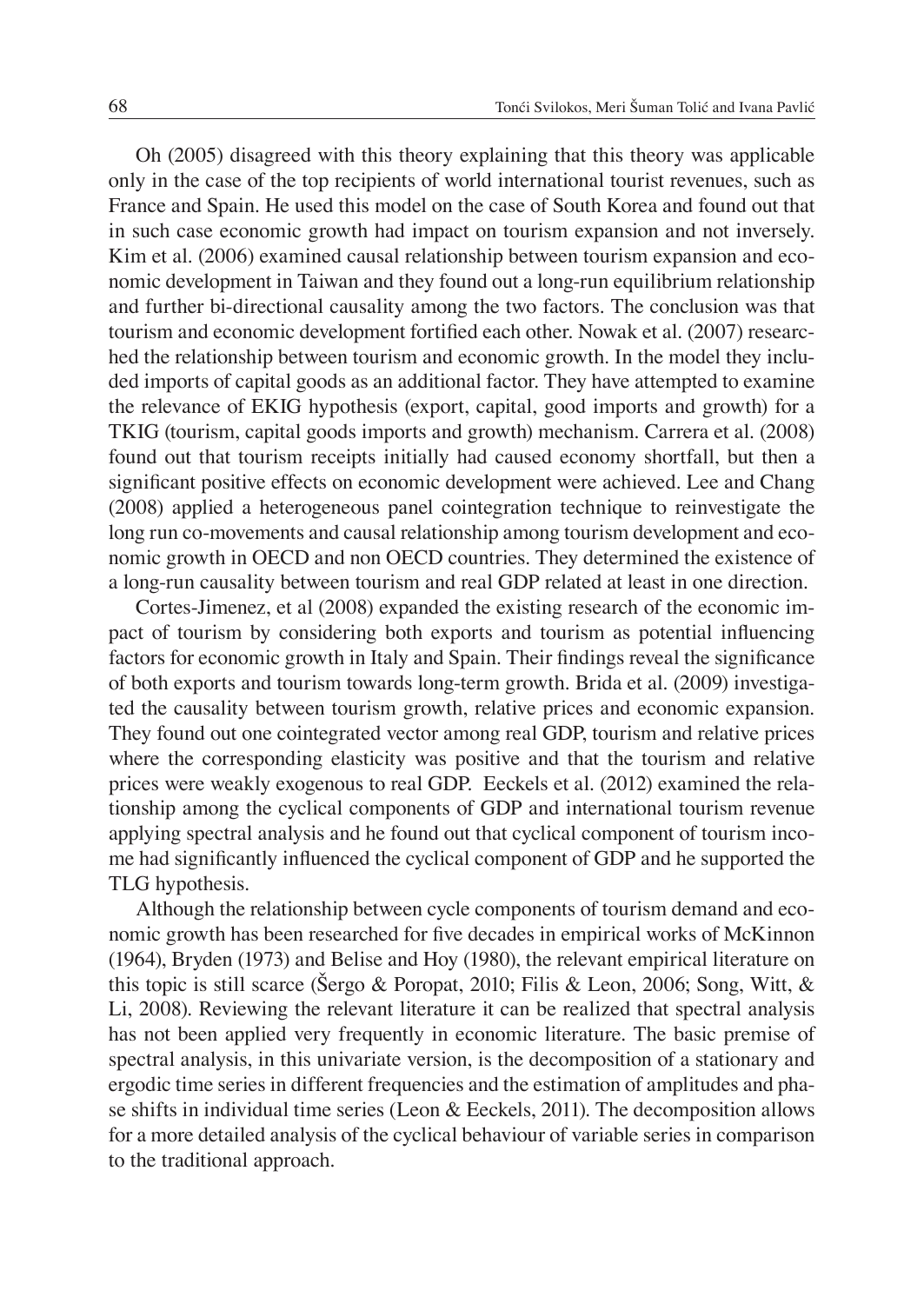#### **Methodology**

In this paper spectral analysis (Stoica & Moses, 1997), Augmented Dickey- Fuller test ADF (Dickey & Fuller, 1979), Kwiatkowski-Phillips-Schmidt-Shinn KPSS test (Shin & Schmidt, 1992), Hodrick-Prescott filter HP (Hodrick & Prescott, 1997), Johansen Cointegration test and Vector autoregressive model VAR (Johansen, 1991) were used.

Evaluating the problem of business cycle extraction from the spectral point of view can help understanding the properties of series and will allow a comparison of their performances. If  $y_t$  is stationary process with mean  $\mu$  and  $\gamma_j$  denote the j-th autocovariance of  $y_t$  such that:

$$
\gamma_j = E(\gamma_t - \mu)(\gamma_{t-j} - \mu) \tag{1}
$$

If the autocovariances are absolutely summable then we have scalar function:

$$
\Gamma_{y}(z) = \sum_{j=-\infty}^{\infty} \gamma_{j} z^{j}
$$
 (2)

were *z* is a complex scalar, and  $\Gamma_{y}(z)$  is autocovariance generating function of  $y_{t}$ . If we equation (2) divide by  $2\pi$  and evaluated at  $z=e-i\omega=cos\omega-i\sin\omega$  we have:

$$
s_y(\omega) = \frac{1}{2\pi} \Gamma_y \left( e^{-i\omega} \right) = \frac{1}{2\pi} \sum_{j=-\infty}^{\infty} \gamma_j e^{-i\omega j}
$$
 (3)

Expression (3) is called population spectrum of  $y_t$  (Ladiray, Mazzi, & Sartori, 2003). We can notice that population spectrum is a function of real scalar ω. The spectrum function is used to map each frequency to the intensity of the frequency. The higher explanatory power among all frequencies can be found in frequencies that dominate the spectrum. Hence, the important cyclical movements of the series can be adequately captured by the superposition of dominant frequencies.

In statistics and econometrics, an augmented Dickey–Fuller test (ADF) is a test for a unit root in a time series sample. It is an augmented version of the Dickey–Fuller test for a larger and more complicated set of time series models. The augmented Dickey–Fuller (ADF) statistic, used in the test, is a negative number. The more negative it is, the stronger the rejection of the hypothesis that there is a unit root at some level of confidence (Greene, 2003)

Kwiatkowski–Phillips–Schmidt–Shin (KPSS) test has been developed to complement unit root tests as the last have low power with respect to near unit-root and long-run trend processes. These tests are used for testing a null hypothesis that an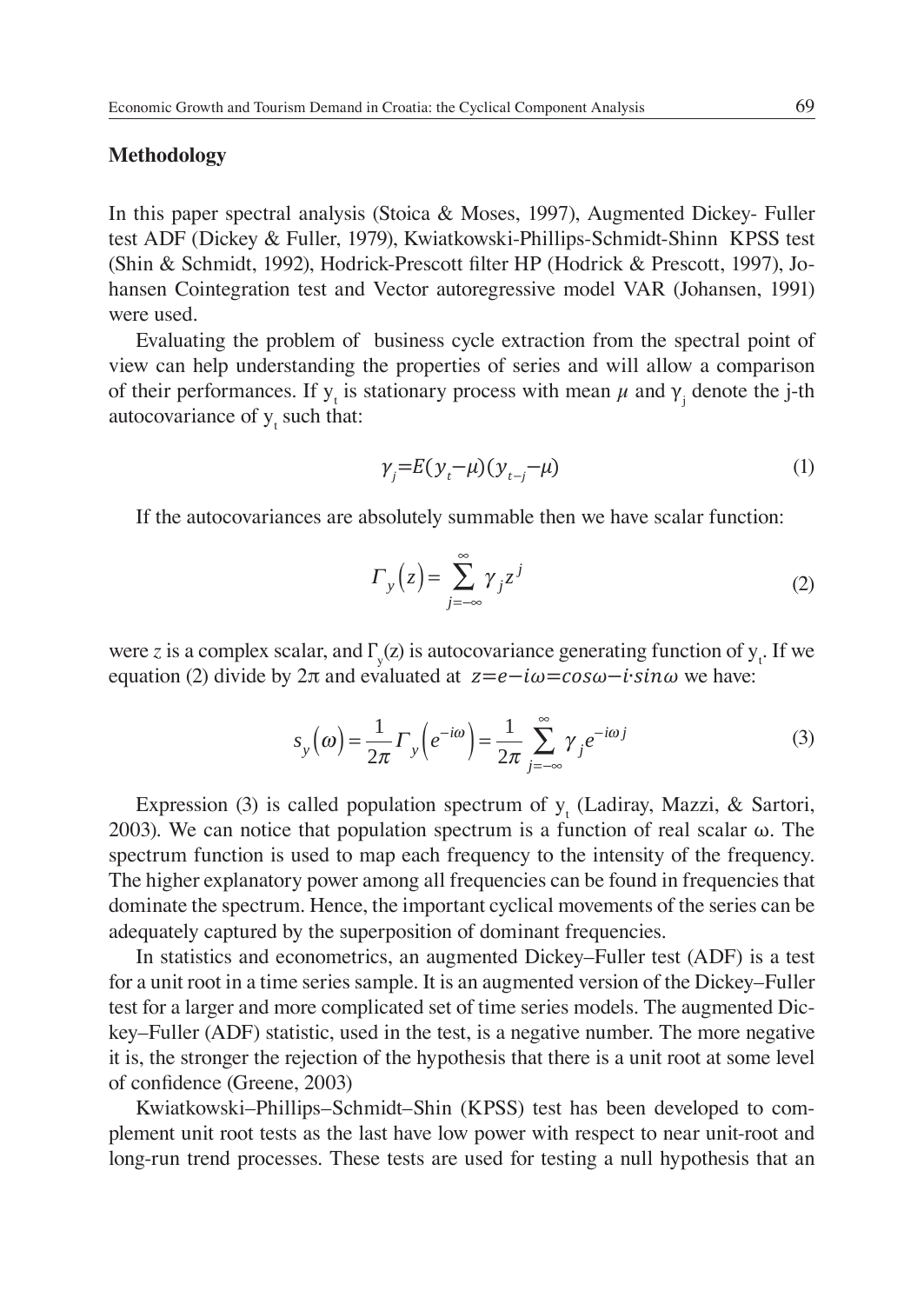observable time series is stationary around a deterministic trend. Such models were proposed in 1982 by Alok Bhargava in his Ph.D. thesis where several John von Neumann or Durbin–Watson type finite sample tests for unit roots were developed (Bhargava, 1986)

The Hodrick and Prescott filter is the most known and commonly used univariate method for the estimation of potential output. It is largely used in scientific papers as well as by international organisations like the IMF and the OECD. The application of the Hodrick and Prescott filter extracts from  $y_t$  the growth component  $g_t$ . The estimation of  $g_t$  is obtained through the minimisation of the sum of squares of the transitory component subject to a penalty for the variation in the second differences in the growth component. That is  $g_t$  is the solution to the following minimisation problem:

$$
min \sum_{t=1}^{T} \left[ \left( y_t - g_t \right)^2 + \lambda \left[ \left( g_{t+1} - g_t \right) - \left( g_t - g_{t-1} \right) \right]^2 \right] \tag{4}
$$

where  $\lambda$  is a penalty parameter which is closely related to the "smoothness" of the estimated trend. For this filter the role of the smoothing parameter  $\lambda$  is crucial. By increasing the value of  $\lambda$  we obtain smoother estimates of the growth component  $g_t$ . In their original paper Hodrick and Prescott (1997) propose some recommended values for λ. They suggest  $λ=100$  for annual data;  $λ=1600$  for quarterly data, and  $λ=14400$ for monthly data.

To perform cointegration analysis, the most popular method is Johansen cointegration test, which is based on the concept of covariance non-stationarity. Covariance stationarity of time series means that the time series have a constant mean, a constant variance and that the covariance between two time periods depends only on the interval, and not the timing. For determining that fore mentioned ADF and KPSS were used.

VAR model is model of vectors of variables as autoregressive processes, where each variable depends linearly on its own lagged values and those of the other variables in the vector. A vector autoregressive model of order  $k$  (VAR $(k)$ ) has form:

$$
y_t = \beta_1 y_{t-1} + \beta_2 y_{t-2} + \dots + \beta_k y_{t-k} + u_t
$$
 (5)

where  $y_t = (y_{1,t}, y_{2,t}, \dots, y_{g,t})'$  is multivariate stochastic time series in vector notation,  $\beta_i$ , i=1, 2, ..., p are deterministic g×g matrices, and  $u_t = (u_{1,t}, u_{2,t}, \dots, u_{g,t})'$  is a multivariate white noise.

Johansen test is performed on VAR that is turned into a vector error correction model (VECM) in the form: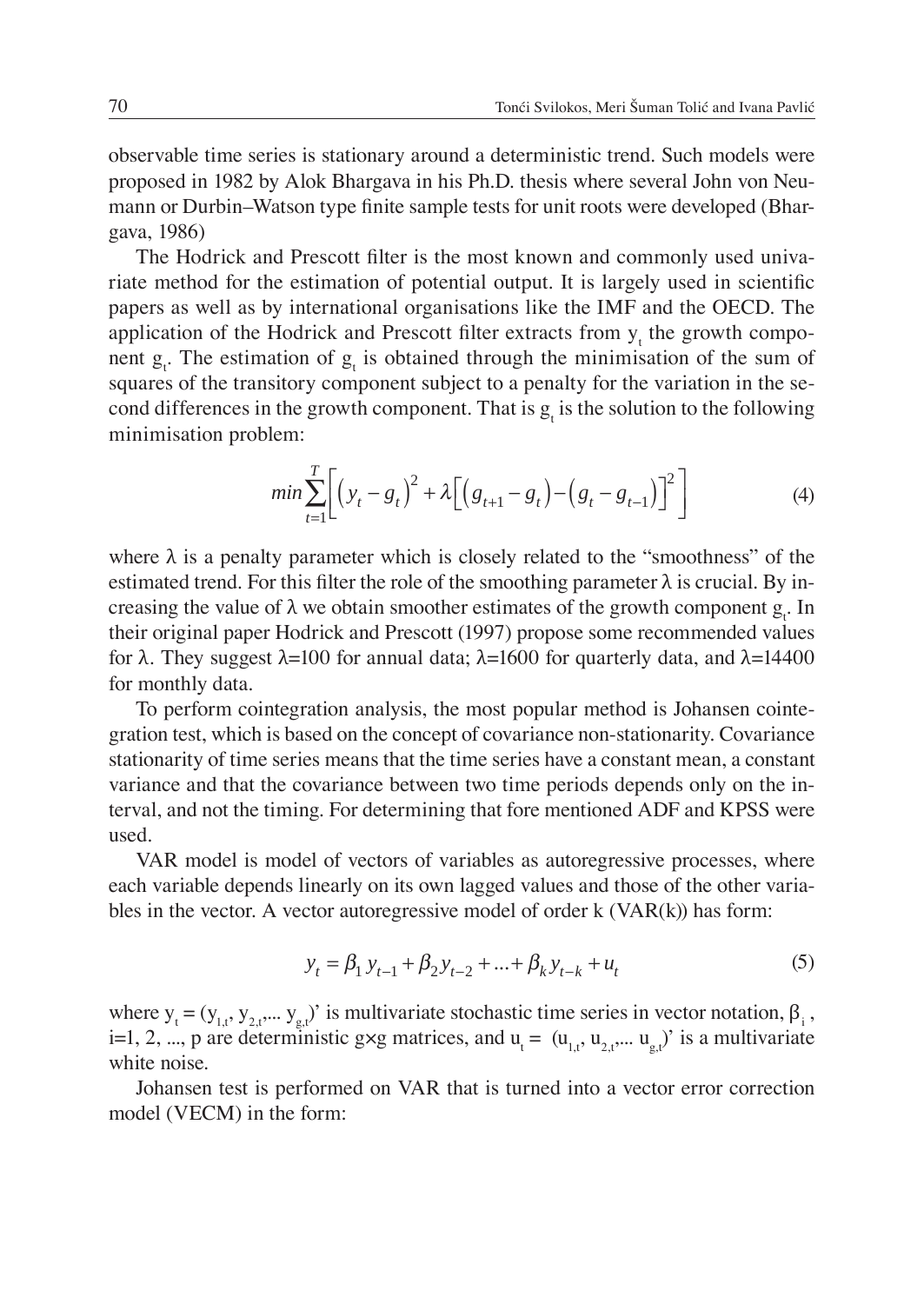$$
\Delta y_t = \Pi y_{t-k} + \Gamma_1 \Delta y_{t-1} + \Gamma_2 \Delta y_{t-2} + \dots + \Gamma_{k-1} \Delta y_{t-(k-1)} + u_t
$$
(6)

where:

$$
\Pi = \left(\sum_{i=1}^{k} \beta_i\right) - I_g \,,\tag{7}
$$

$$
\Gamma_i = \left(\sum_{j=1}^i \beta_j\right) - I_g \tag{8}
$$

 $I<sub>g</sub>$  is unit matrix of order *g*.  $\Pi$  can be defined as a long-run coefficient matrix since in equilibrium, all the  $\Delta y_{t-i}$  will be zero.  $\Gamma_i$  has information about the short-run adjustment to changes in  $y_t$ . Also in a long-run  $u_t$  matrix should be equal to zero. The Johansen test is based on an examination of a rank of the  $\Pi$  matrix via its eigenvalues. If time series variables are not cointegrated, the rank of Π matrix will not be significantly different from zero, i.e. the number of eigenvalues that are significantly different from zero will be less than the number of variables in the VECM model.

#### **Empirical Results**

The analysis of the relationship between Gross Domestic Product and tourist arrivals in Croatia has been based on cyclical component of series GDP and ARRIVAL. In this study yearly data from 1972 to 2013 of the Croatian GDP (based on USA \$ in 1990) were obtained from Tica (2004), and data for tourist arrivals were obtained from Croatian Bureau of Statistics (Tourism in Seaside Resorts and Municipalities, 2009). The tourist arrivals variable is still the most popular measure of tourism demand over the past few years. Specifically, this variable was measured by total tourist arrivals from an origin to a destination, which could be decomposed further into holiday tourist arrivals, business tourist arrivals, tourists arrivals for visiting friends and relatives (VFR) purposes (e.g., (Kulendran & Wong, 2005; Turner & Witt, 2001). Although it would be worthy to examine the link between the cyclical fluctuations of tourist arrivals and economic growth using higher frequency data, we have decided to perform the analysis on yearly data because the quarterly series of Croatian BDP for this time span was not available. The actual data of series are presented at figure 1, and descriptive statistic in table 1.

The graphs in figure 1 show break in series ARRIVAL in 1991 and for GDP in 1992 due to the war circumstances in Croatia in that period. The data in table 1 indicate the highest level of Croatian GDP in 2008 (69.446 mil US\$), and the largest number of arrivals in 2013 (12.44 mil).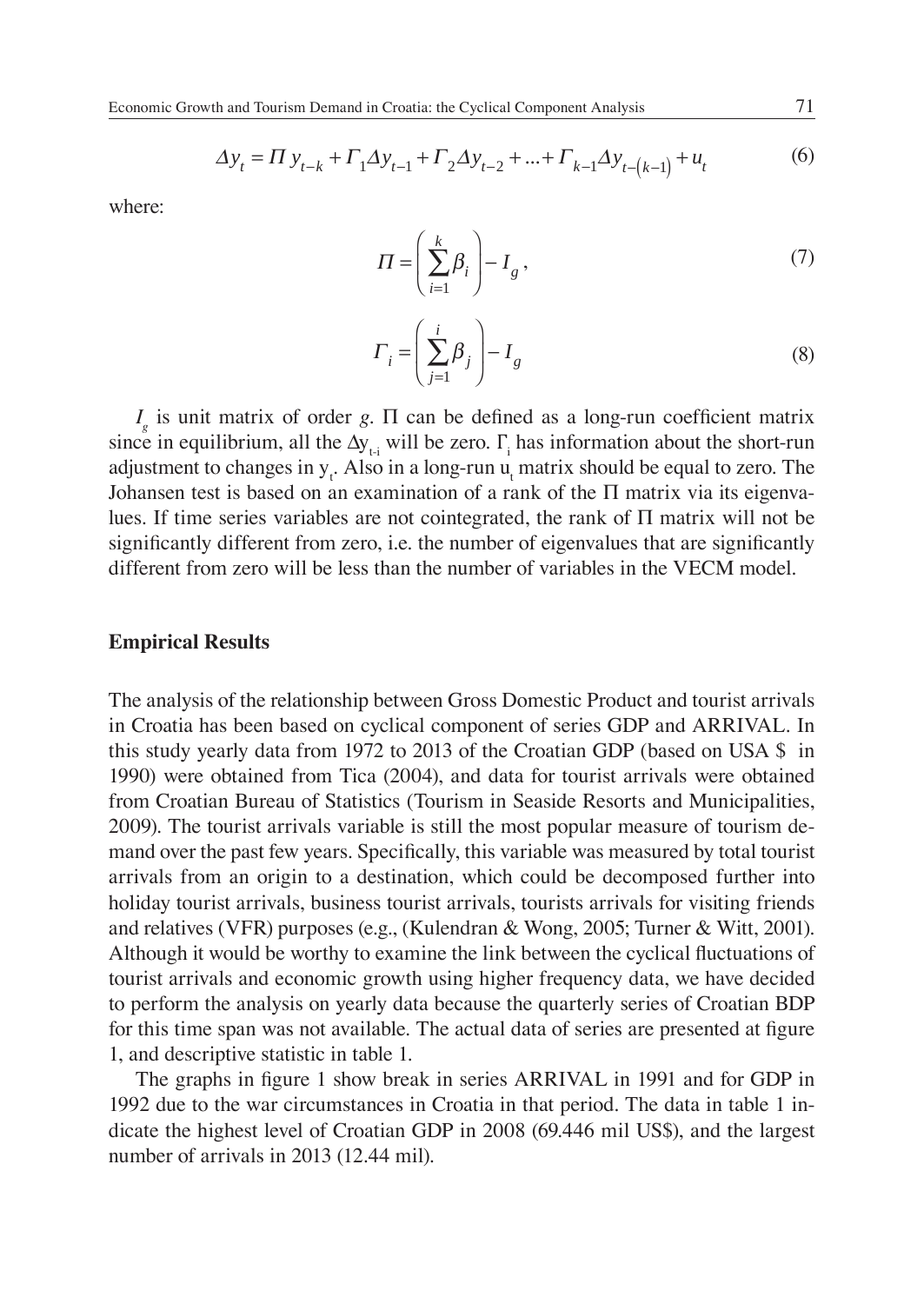

#### Figure 1: Movement of GDP and ARRIVALS

Table 1: Descriptive statistics

|                 | <b>ARRIVAL</b> | <b>GDP</b>   |
|-----------------|----------------|--------------|
| Mean            | 7850548.       | 31709690     |
| Median          | 8155000.       | 27204937     |
| Maximum         | 12441000       | 69445950     |
| Minimum         | 2135000.       | 10596100     |
| Std. Dev.       | 2788610.       | 15430852     |
| <b>Skewness</b> | $-0.477327$    | 1.072164     |
| Kurtosis        | 2.368276       | 2.991677     |
| Jarque-Bera     | 2.293268       | 8.046865     |
| Probability     | 0.317704       | 0.017891     |
| Sum             | $3.30E + 08$   | $1.33E + 09$ |
| Sum Sq. Dev.    | $3.19E + 14$   | $9.76E+15$   |
| Observations    | 42             | 42           |

Source: Authors' calculations

Usual procedure for econometric analysis is to perform calculation on log of series rather on levels. Method for extracting the cyclical component of  $y_t$  is to decompose it as follows:

$$
yt = Trt + Set + Ct + ut \tag{9}
$$

where  $Tr_t$ ,  $Se_t$ ,  $C_t$ ,  $u_t$  are the long-run trend, the seasonal component, the cyclical and the irregular (noise) components of the series, respectively. Seasonality does not exist because we use annual data. We also assume that noise takes an average value of zero, so, on average, Cyclical component plus noise is equal to Actual data minus Estimated trend.

The long-run trends have been estimated with the Hodrick-Prescott (HP) filter with smoothing parameter  $\lambda = 100$ . The difference between actual data and estimated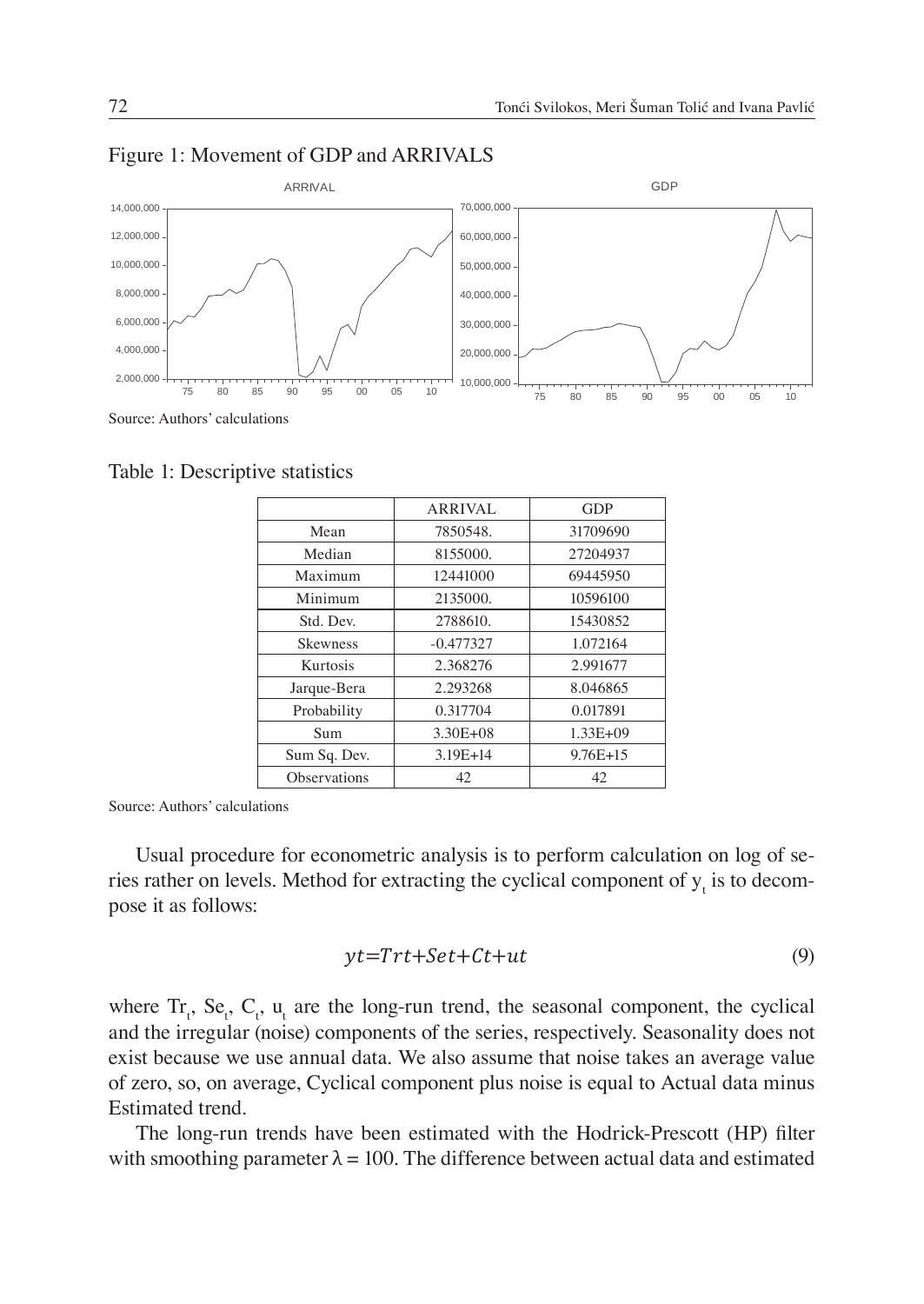trend expresses the percentage change of each observation at time t from the estimated trend at the same time. The cyclical components of the variables are denoted as L\_GDP\_C for GDP and L\_ARRIVAL\_C for tourist arrivals. The long-run developments of the series are presented in





Source: Authors' calculations

Hodrick Prescott long run trends of L\_ARRIVAL and L\_GDP presented in figure 2 have similar movement patterns and they are in accordance with movement of original series (see Figure 1). From figure 3 we can observe that in analysed period a cycle started for both series from 1984. The first cycle for L\_ARRIVAL\_C ends in around 1994-95 whereas for L\_GDP\_C ends in around 1995-96.

Figure 3: Cyclical components of L\_ARRIVAL and L\_GDP



The amplitude of the observed variables is significantly different. Variable L\_ ARRIVAL\_C has higher amplitude than L\_GDP\_C, which means that tourist arri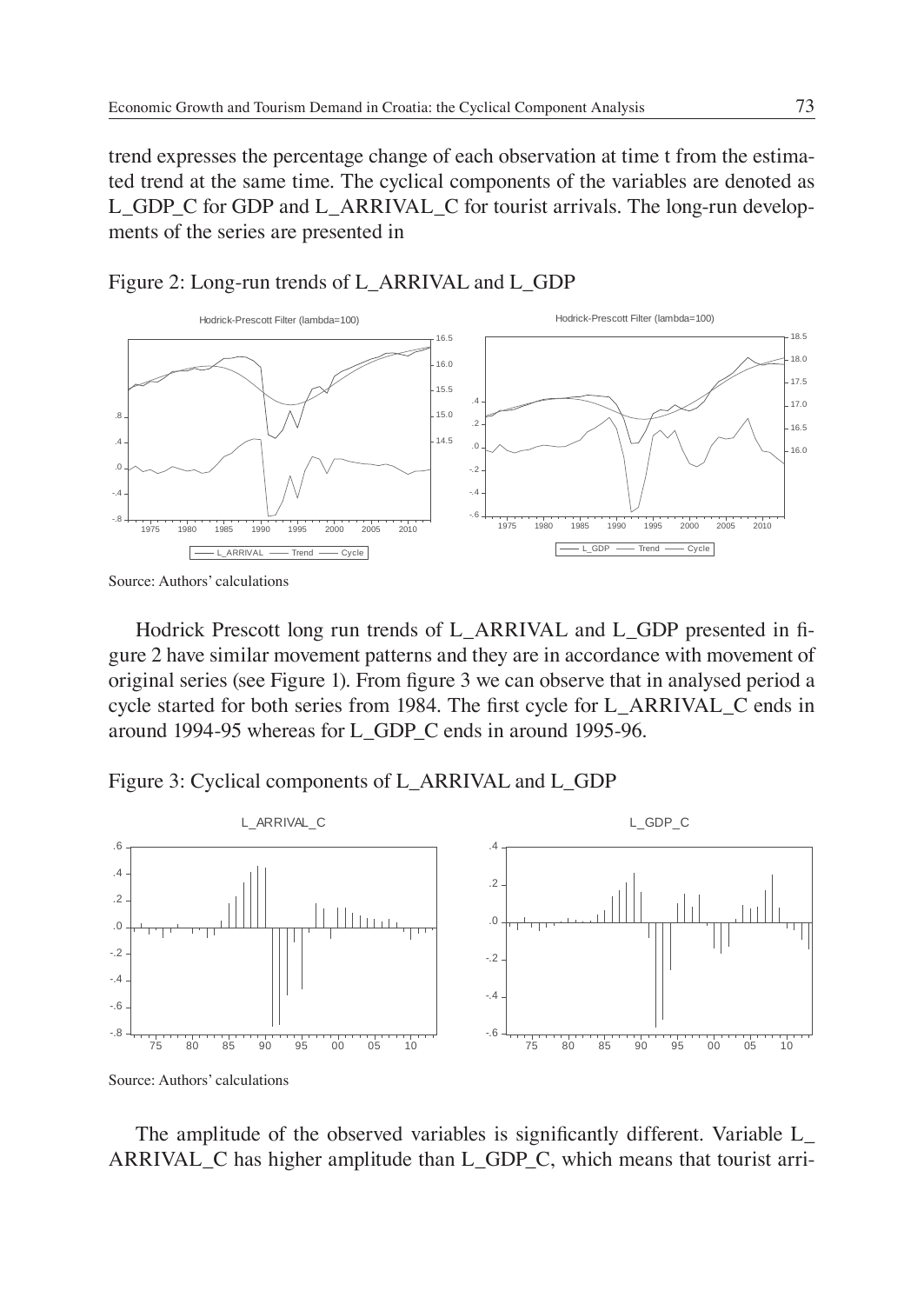vals exhibit higher volatility than L\_GDP\_C. Standard deviation is used as a proxy of amplitude of the oscillation. The standard deviation for L\_GDP\_C is 17%, whereas for L\_ARRIVAL\_C it is 25%. Jarque-Bera normality test proves that all series are normally distributed (see table 2).

|                 | L GDP C     | L ARRIVAL C |
|-----------------|-------------|-------------|
| Mean            | $-8.06E-14$ | $-1.10E-13$ |
| Median          | 0.011028    | $-0.012285$ |
| Maximum         | 0.263027    | 0.460651    |
| Minimum         | $-0.565282$ | $-0.744980$ |
| Std. Dev.       | 0.167395    | 0.249199    |
| <b>Skewness</b> | $-1.488999$ | $-1.106628$ |
| Kurtosis        | 6.310827    | 5.427949    |
|                 |             |             |
| Jarque-Bera     | 34.70257    | 18.88852    |
| Probability     | 0.000000    | 0.000079    |
|                 |             |             |
| Sum             | $-3.39E-12$ | $-4.61E-12$ |
| Sum Sq. Dev.    | 1.148869    | 2.546100    |
|                 |             |             |
| Observations    | 42          | 42          |

Table 2: Descriptive statistics of L\_GDP\_C and L\_ARRIVAL\_C

Source: Authors' calculations

Further, the spectral analysis was applied in order to determine the dominant length of the cycles.

|  |  |  | Figure 4: Spectral density estimates |
|--|--|--|--------------------------------------|
|--|--|--|--------------------------------------|



Source: Authors' calculations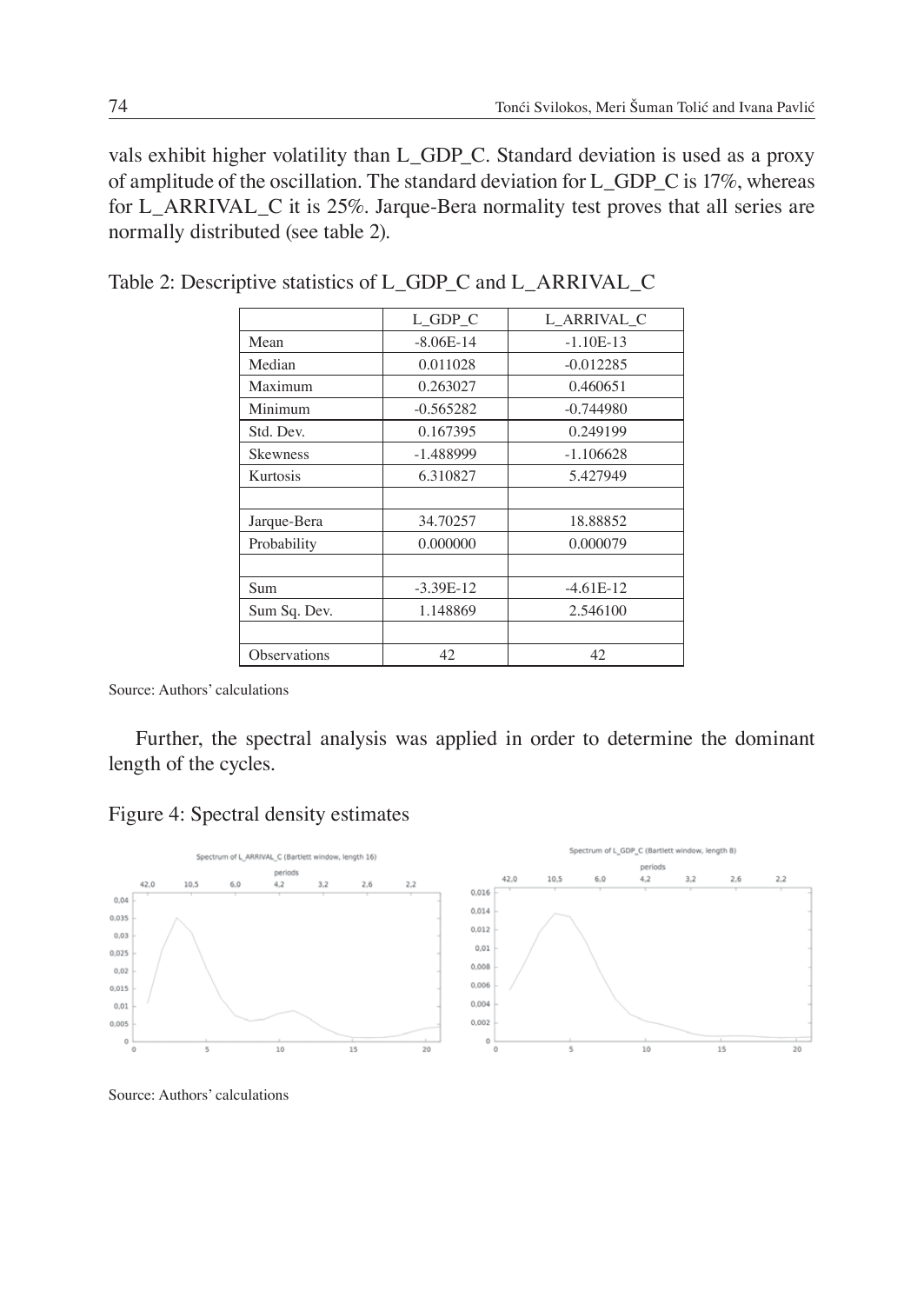| Periodogram for L_ARRIVAL_C          |                                                       |       | Periodogram for L_GDP_C             |         |                     |         |                     |
|--------------------------------------|-------------------------------------------------------|-------|-------------------------------------|---------|---------------------|---------|---------------------|
| Number of observations $= 42$        |                                                       |       | Number of observations $= 42$       |         |                     |         |                     |
| Using Bartlett lag window, length 16 |                                                       |       | Using Bartlett lag window, length 8 |         |                     |         |                     |
| Omega                                | Scaled<br>spectral<br>Periods<br>density<br>frequency |       |                                     | Omega   | Scaled<br>frequency | Periods | spectral<br>density |
| 0.14960                              |                                                       | 42.00 | 0.010898                            | 0.14960 |                     | 42.00   | 0.0055049           |
| 0.29920                              | 2                                                     | 21.00 | 0.026174                            | 0.29920 | ↑                   | 21.00   | 0.0085090           |
| 0.44880                              | 3                                                     | 14.00 | $0.035242*$                         | 0.44880 | 3                   | 14.00   | 0.0110832           |
| 0.59840                              | 4                                                     | 10.50 | 0.031044                            | 0.59840 |                     | 10.50   | 0.0113798*          |
| 0.74800                              |                                                       | 8.40  | 0.021103                            | 0.74800 |                     | 8.40    | 0.0113411           |

Table 3: Spectral densities of L\_ARRIVAL\_C and L\_GDP\_C

Note: \* indicates the dominant cycle

Peridiograms' maximum values (the peaks of graphs in figure 4) correspond to the estimated dominant length of the cycle (table 3). The dominant length of the L\_ARRIVAL\_C is 14 years, and for L\_GDP\_C is 10.50 years. This is relatively in accordance with Šergo and Poropat (2010), who have estimated a dominant cycle for GDP in Croatia of 11 years.

The next step of empirical research is to check for stationarity of series in order set VAR model. Table 4 contains the result of ADF and KPSS stationarity tests. Null hypothesis for ADF tests is that series is nonstationary (has a unit root), and null for KPSS is that series is stationary. As shown in table 4, the ADF and KPSS tests suggest that both series (L\_ARRIVAL\_C and L\_GDP\_C) are stationary in levels I(0). For getting optimal lag length and bandwidth Swarz-Information Criterion and Newey-West bandwidth were used, respectively. Spectral estimation method is Bartlett Kernel. These test results are a very important precondition for further modelling of multivariate time series models.

Table 4: Unit root test for L\_ARRIVAL\_C and L\_GDP\_C

| <b>Variables</b> | ADF            | Critical Values $(1%)$ | KPSS            | Critical Values $(1\%)$ |
|------------------|----------------|------------------------|-----------------|-------------------------|
| ARRIVAL C        | $-4.124103(4)$ | $-3.621023$            | $0.047904(3)$ * | 0.739000                |
| GDP C            | $-5.189954(1)$ | $-3.605593$            | $0.054189(1)$ * | 2.739000                |

Notes: 1) Lag lengths and bandwidths are shown in parenthesis and asterisk denotes  $1\%$  significance level. 2) For ADF tests: H0 – series is nonstationary – has a unit root, 3) for KPSS test: H0 – series is stationary, 4) \* - we cannot reject H0 at level 1% Critical value

In order to determine lag length VAR Lag Order Selection Criteria is used. All tests (LR, FPE, AIC, SC and HQ tests) indicate that two lags in VAR model should be used (table 5).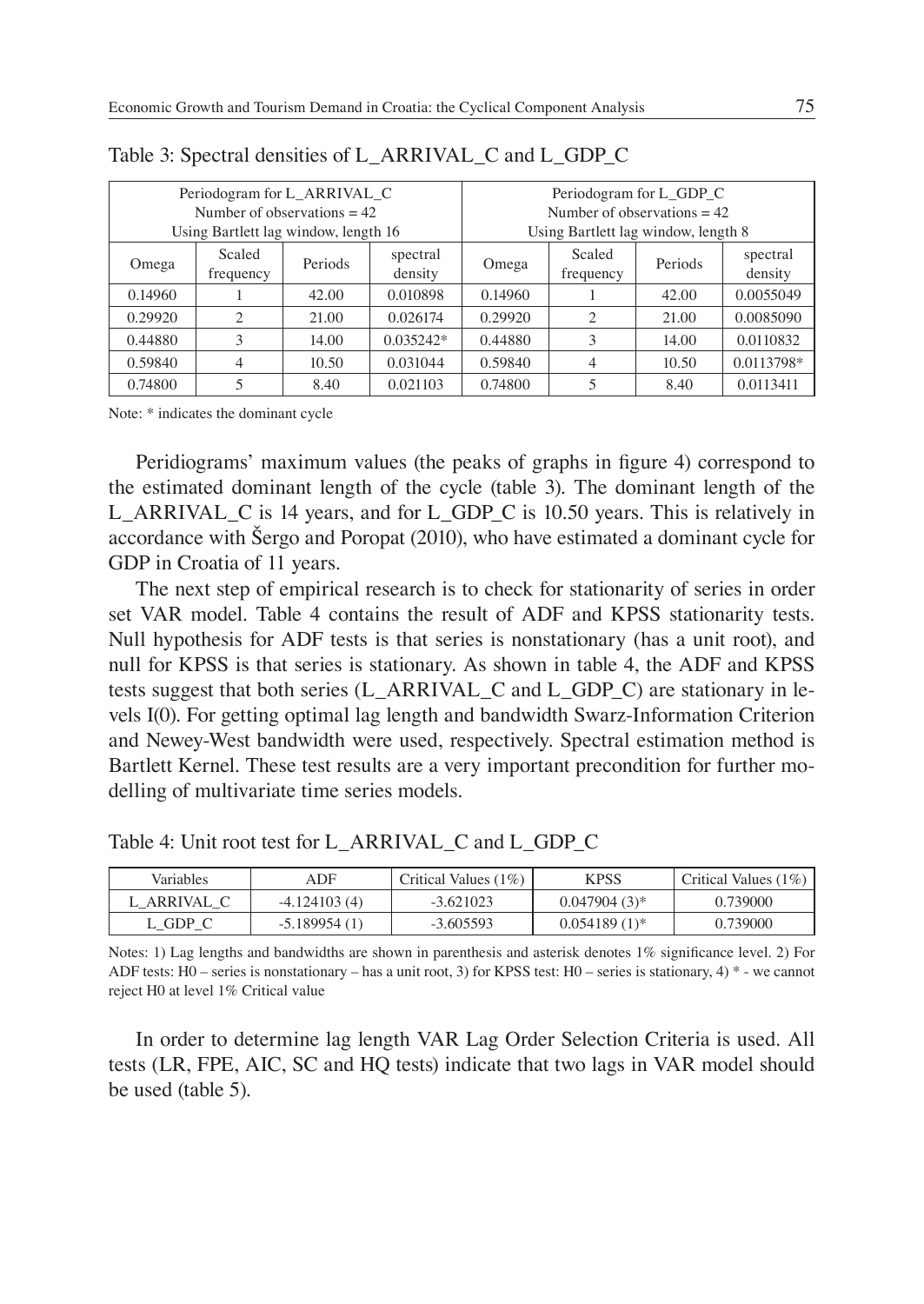| Lag | LogL     | LR        | FPE.        | AIC          | SС           | HO           |
|-----|----------|-----------|-------------|--------------|--------------|--------------|
|     | 21.04108 | NA.       | 0.001258    | $-1.002162$  | $-0.915973$  | $-0.971497$  |
|     | 39.24122 | 33.52658  | 0.000596    | $-1.749538$  | $-1.490972$  | $-1.657542$  |
|     | 61.27874 | 38.27569* | $0.000231*$ | $-2.698881*$ | $-2.267937*$ | $-2.545555*$ |
|     | 61.74063 | 0.753615  | 0.000280    | $-2.512665$  | $-1.909344$  | $-2.298008$  |
|     | 63.41363 | 2.553514  | 0.000320    | $-2.390191$  | $-1.614492$  | $-2.114203$  |

|  |  |  |  | Table 5: VAR Lag Order Selection Criteria |  |
|--|--|--|--|-------------------------------------------|--|
|--|--|--|--|-------------------------------------------|--|

Note: \* indicates lag order selected by the criterion

LR: sequential modified LR test statistic (each test at  $5\%$  level)

FPE: Final prediction error

AIC: Akaike information criterion

SC: Schwarz information criterion

HQ: Hannan-Quinn information criterion

All tests suggest that we could proceed to the estimation of the VAR(2) model presented in Table 6. The main findings imply that  $L$  GDP  $C$  is significantly influenced by its own lagged values as well as by L\_ARRIVAL\_C lagged values, and that  $L_ARRIVAL_C$  is positively influenced by the first lag of  $L_ARRIVAL_C$ . Lagged values of L GDP C do not influence L ARRIVAL C, but lagged values of L\_ARRIVAL\_C do influence L\_GDP\_C, (second lag negatively) which is in line with TLEG hypothesis. Similar results have been reported in empirical studies of Brida et al., 2008a; Cortés-Jiménez et al., 2009; Croes & Vanegas, 2008a, 2008b; Eeckels et al., 2012; Fayissa, Nsiah, & Tadasse, 2008; Ishikawa & Fukushige, 2007; Katircioglu, 2009; Louca, 2006.

| Variables   | L ARRIVAL $C(-1)$ | L ARRIVAL $C(-2)$ | L GDP $C(-1)$ | $L_GDP_C(-2)$ | C            |
|-------------|-------------------|-------------------|---------------|---------------|--------------|
| L ARRIVAL C | $0.548431*$       | $-0.293263$       | 0.557456      | $-0.192458$   | $-0.001519$  |
| Std. Error  | (0.18042)         | (0.20098)         | (0.34632)     | (0.29791)     | (0.03315)    |
| t-Statistic | 3.03970]          | $[-1.45919]$      | [1.60967]     | $[-0.64603]$  | $[-0.04582]$ |
| Prob.       | 0.0045            | 0.1534            | 0.1165        | 0.5225        | 0.9637       |
| L GDP C     | $0.306924*$       | $-0.249988*$      | 1.033550*     | $-0.523628*$  | 0.000417     |
| Std. Error  | (0.05785)         | (0.06444)         | (0.11105)     | (0.09552)     | (0.01063)    |
| t-Statistic | 5.305281          | $[-3.87920]$      | [9.30735]     | $[-5.48164]$  | 0.03919      |
| Prob.       | 0.0000            | 0.0004            | 0.0000        | 0.0000        | 0.9690       |

Table 6: VAR (2) results

Note: \* indicates significant at 1%

Further, VAR model has been used to explore the dynamic adjustment of analysed variables to exogenous stochastic structural shocks. Cholesky decomposition has been used for the observation of impulse response among analysed variables and results are shown in figure 5. The response of cyclical component of tourist arrivals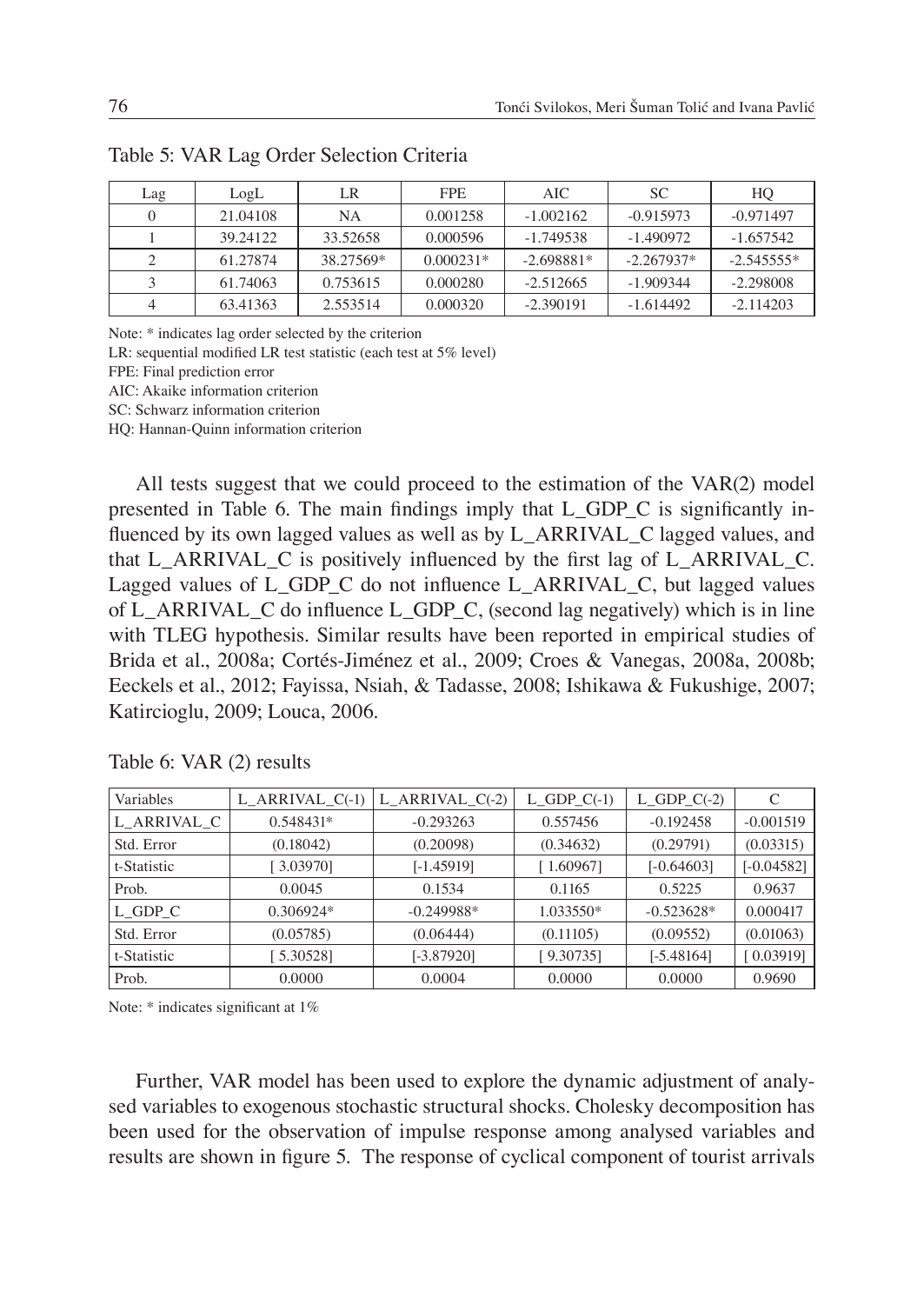to their own cycle shift (L\_ARRIVAL\_C to L\_ARRIVAL\_C) is higher than is the response of GDP to its own shock. From figure 5 it could be concluded that response of L\_GDP\_C on L\_ARRIVAL\_C is much higher than conversely, which is another confirmation of the TLEG hypothesis.





### **Conclusions**

Economic cycle fluctuations and tourist demand are in interrelationship. Economic recession can influence change in consumer behaviour: especially because tourism has been recognized as luxury good and high substitution between tourist destinations. Tourist can withdraw from tourist consumption or can choose cheaper destination. On the other side, applying the Tourism-led growth hypothesis (TLGH), tourism is considered to be a major factor of overall long run economic growth.

This paper examines cyclical components of tourist arrivals and GDP and their interaction in Croatia during the period 1972-2013. It confirms that tourism demand, represented by tourist arrivals, responds to the business cycle with some delay. Hodrick Prescott long run trends indicate that in analysed period a cycle started for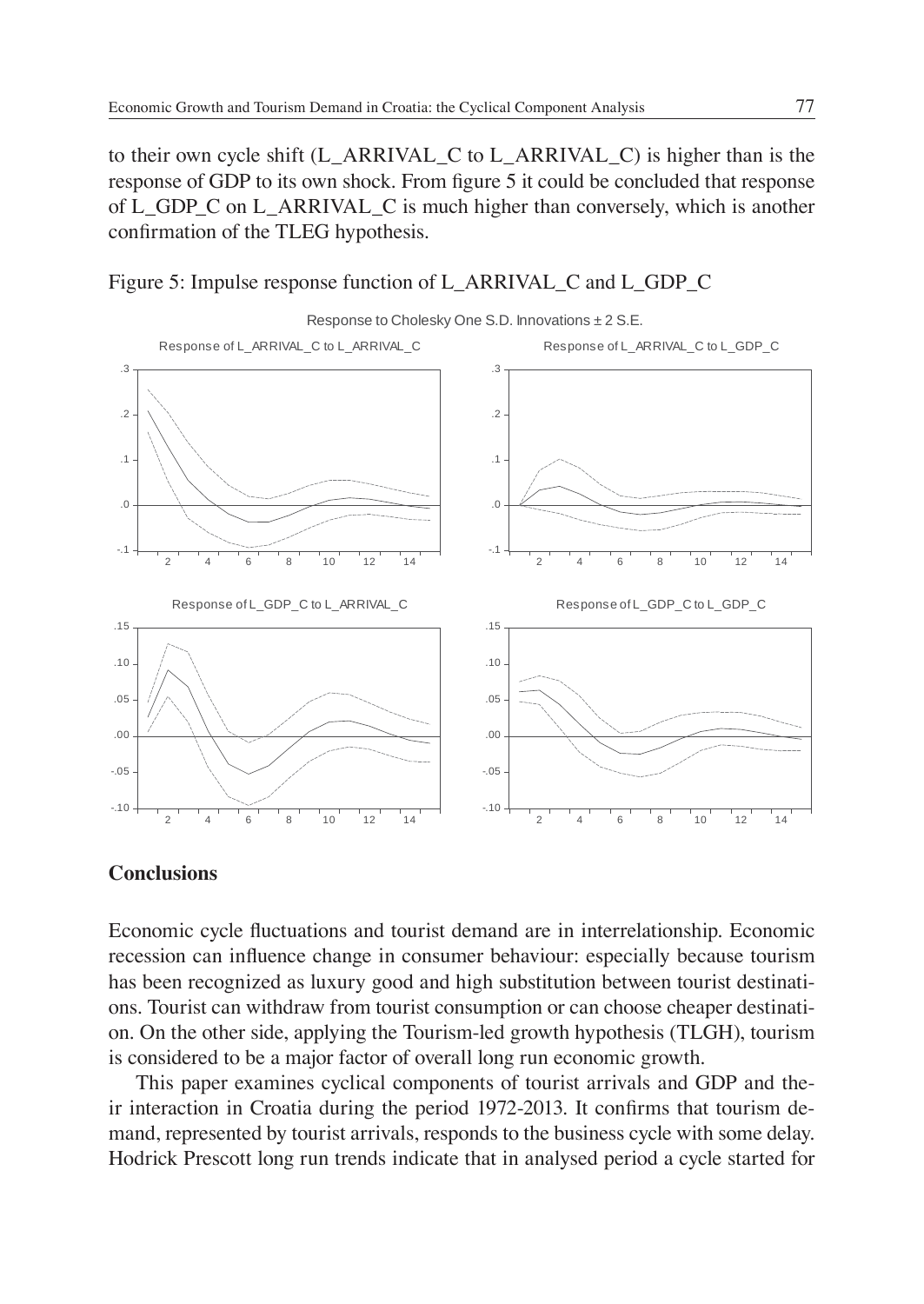both series from 1984 with duration of about six years. The first cycle for tourist arrivals ends in 1994-95 whereas for GDP ends in 1995-96. Variable of cyclical components of tourist arrivals has a higher amplitude than cyclical components of GDP, which means that tourist arrivals exhibit higher volatility than GDP. Spectral analysis indicates that the dominant length of the cycle of tourist arrivals C is 14 years, and for GDP is 10.50 years. This is relatively in accordance with Šergo and Poropat (2010), who have estimated a dominant cycle for GDP in Croatia of 11 years. The main findings of VAR model confirm TLEG hypothesis because results show that lagged values of cyclical components of tourist arrivals do influence cyclical movements of GDP. Cholesky decomposition confirms that response of cyclical movements of GDP on cyclical components of tourist arrivals is much higher than conversely, which is another confirmation of the TLEG hypothesis.

The selection of data used in this paper was based on their availability. Recommendation for the further research of the relationship among the cyclical fluctuations of tourism demand and economic growth would be using higher frequency data (such as quarterly and/or monthly data) or some other variables such as tourism income, unemployment, tax burden etc. The findings of the study could be useful to the economic and tourism policy makers.

#### **REFERENCES**

- Balaguer, J., & Cantavella-Jorda, M. (2002). 'Tourism as a long-run economic growth factor: the Spanish case'. *Applied Economics*, *34*(7): 877–884.
- Belisle, F. J., & Hoy, D. R. (1980). 'The perceived impact of tourism by residents a case study in Santa Marta, Colombia'. *Annals of Tourism Research*, *7*(1): 83–101.
- Bhargava, A. (1986). 'On the theory of testing for unit roots in observed time series'. *The Review of Economic Studies*, *53*(3): 369–384.
- Brau, R., Lanza, A., & Pigliaru, F. (2003). 'How fast are tourism countries growing? The cross country evidence'. In: Working Paper CRENoS 200614, Centre for North South Economic Research, University of Cagliari and Sassari, (Sardinia).
- Brida, J. G., Barquet, A., & Risso, W. A. (2009). 'Causality between economic growth and tourism expansion: Empirical evidence from Trentino-Alto adige'. *TOURISMOS: An International Multidisciplinary Journal of Tourism*, *5*(2): 87–98.
- Brida, J. G., Carrera, E. S., & Risso, W. A. (2008). 'Tourism's impact on long-run Mexican economic growth'. *Economics Bulletin*, *3*(21): 1–8.
- Brida, J. G., & Risso, W. A. (2009). 'Tourism as a factor of long-run economic growth: An empirical analysis for Chile'. *European Journal of Tourism Research*, *2*(2).
- Bryden, J. M. (1973). *Tourism and development: a case study of the Commonwealth Caribbean*. Cambridge Univ. Press. (London).
- Cortés-Jiménez, I., Pulina, M., Riera i Prunera, C., & Artís Ortuño, M. (2009). 'Tourism and Exports as a means of Growth'. *Documents de Treball (IREA)*, (10), 1.
- Croes, R., & Vanegas, M. (2008). 'Cointegration and causality between tourism and poverty reduction'. *Journal of Travel Research*, *47*(1): 94–103.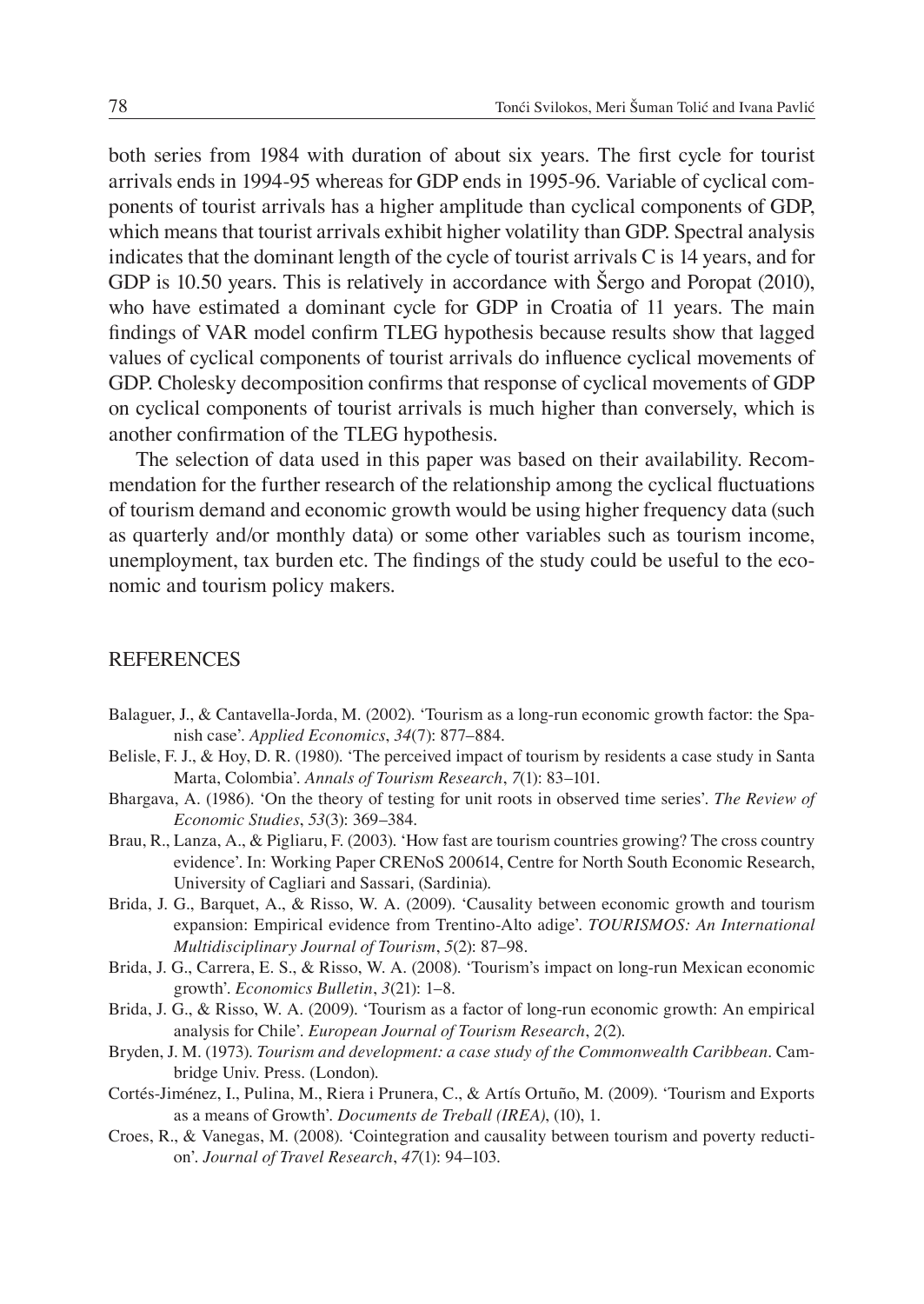- Dickey, D. A., & Fuller, W. A. (1979). 'Distribution of the estimators for autoregressive time series with a unit root'. *Journal of the American Statistical Association*, *74*(366a): 427–431.
- Dritsakis, N. (2004a). 'Cointegration analysis of German and British tourism demand for Greece'. *Tourism Management*, *25*(1): 111–119.
- Dritsakis, N. (2004b). 'Tourism as a long-run economic growth factor: an empirical investigation for Greece using causality analysis'. *Tourism Economics*, *10*(3): 305–316.
- Durbarry, R. (2004). 'Tourism and economic growth: the case of Mauritius'. *Tourism Economics*, *10*(4): 389–401.
- Eeckels, B., Filis, G., & Leon, C. (2012). 'Tourism income and economic growth in Greece: empirical evidence from their cyclical components'. *Tourism Economics*, *18*(4): 817–834.
- Eugenio-Martin, J. L., Morales, N. M., & Scarpa, R. (2004). *Tourism and economic growth in Latin American countries: A panel data approach*. In: FEEM Working Paper No. 26
- Fayissa, B., Nsiah, C., & Tadasse, B. (2008). 'Impact of tourism on economic growth and development in Africa'. *Tourism Economics*, *14*(4): 807–818.
- Filis, G., & Leon, C. (2006). 'The transmission mechanism of the cyclical components of the Greek output, investments and stock exchange'. In *1st International Conference on Accounting and Finance, Thessaloniki* (pp. 7–8).
- Greene, W. H. (2003). *Econometric analysis*. Pearson Education (India).
- Gunduz, L., & Hatemi-J, A. (2005). 'Is the tourism-led growth hypothesis valid for Turkey?' *Applied Economics Letters*, *12*(8): 499–504.
- Hazari, B. R., & Sgro, P. M. (1995). 'Tourism and growth in a dynamic model of trade'. *Journal of International Trade and Economic Development*, *4*(2): 143–252.
- Hodrick, R. J., & Prescott, E. C. (1997). 'Postwar US business cycles: an empirical investigation'. *Journal of Money, Credit, and Banking*: 1–16.
- Ishikawa, N., & Fukushige, M. (2007). 'Impacts of tourism and fiscal expenditure to remote islands: the case of the Amami islands in Japan'. *Applied Economics Letters*, *14*(9): 661–666.
- Johansen, S. (1991). 'Estimation and hypothesis testing of cointegration vectors in Gaussian vector autoregressive models'. *Econometrica: Journal of the Econometric Society*: 1551–1580.
- Katircioglu, S. T. (2009). 'Revisiting the tourism-led-growth hypothesis for Turkey using the bounds test and Johansen approach for cointegration'. *Tourism Management*, *30*(1): 17–20.
- Kim, H. J., Chen, M.-H., & Jang, S. (2006). 'Tourism expansion and economic development: The case of Taiwan'. *Tourism Management*, *27*(5): 925–933.
- Kulendran, N., & Wong, K. K. (2005). 'Modeling seasonality in tourism forecasting'. *Journal of Travel Research*, *44*(2): 163–170.
- Ladiray, D., Mazzi, G. L., & Sartori, F. (2003). 'Statistical methods for potential output estimation and cycle extraction'. *Office for Official Publications of the European Communities*, (Luxembourg).
- Lanza, A., Temple, P., & Urga, G. (2003). 'The implications of tourism specialisation in the long run: an econometric analysis for 13 OECD economies'. *Tourism Management*, *24*(3): 315–321.
- Lee, C.-C., & Chang, C.-P. (2008). 'Tourism development and economic growth: a closer look at panels'. *Tourism Management*, *29*(1): 180–192.
- Leon, C., & Eeckels, B. (2011). 'A dynamic correlation approach of the Swiss tourism income'. In: Matias, A., Nijkamp, P. & Sarmento, M. (eds.) *Tourism Economics: Impact Analysis,* Heidelberg: Springer Verlag: 127-147
- Louca, C. (2006). 'Income and expenditure in the tourism industry: time series evidence from Cyprus'. *Tourism Economics*, *12*(4): 603–617.
- Marin, D. (1992). Is the export-led growth hypothesis valid for industrialized countries? *The Review of Economics and Statistics*: 678–688.
- McKinnon, R. I. (1964). 'Foreign exchange constraints in economic development and efficient aid allocation'. *The Economic Journal*: 388–409.